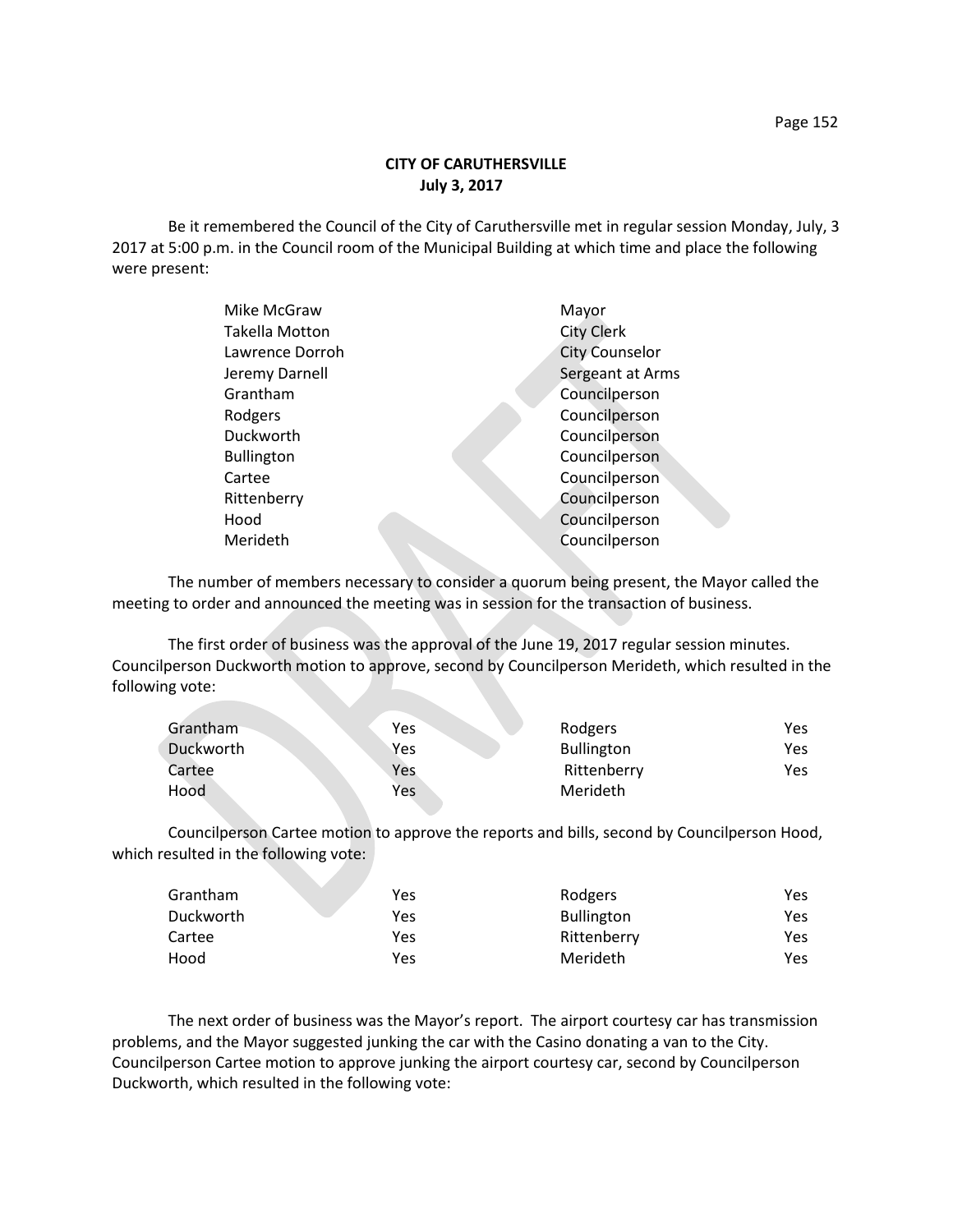| $\sim$<br>ιO<br>٠<br>. . |  |
|--------------------------|--|
|--------------------------|--|

| Grantham  | Yes | Rodgers           | Yes |
|-----------|-----|-------------------|-----|
| Duckworth | Yes | <b>Bullington</b> | Yes |
| Cartee    | Yes | Rittenberry       | Yes |
| Hood      | Yes | Merideth          | Yes |

Republic Services will be running a day behind this week because of the holiday. Councilperson Bullington questioned Republic's procedure of trash pickup when there's a problem with billing for a second tote. Mayor McGraw stated that the procedure is that if the bill is not paid for the second tote they will pick the tote up. The trash should still be picked up for the tote that's has been issued, the resident shouldn't be penalized in that way. Mayor McGraw made mention that Trey Cain had resigned from the Planning and Zoning Commission, and that he would be appointing someone else. Mayor McGraw spoke on behalf of Lady Luck casino at the relicensing in Kansas City, MO. The Mayor spoke on how the Commission could possibly help assure the revenue stream for the casinos, the recipient home dock communities, and the state. Mitizi Dell will be applying for an 80/20 grant for sidewalks, and will be talking with Ameren about street lights, possibly at no cost for the Marlar Loop project.

Police & Fire report; Chief Charlie Jones reported fire calls from June 19, 2017, to July 3, 2017 as follows:  $6/19/17$ ; Grass fire on East  $13<sup>th</sup>$  due to fireworks,  $6/28/17$ ; Grass fire on  $13<sup>th</sup>$  and Vest due to fireworks, 7/2/17; Vehicle fire on County Road 525 which was a total loss, 7/2/17; Mutual aid to Kennett structure fire on White Oak. As of to date, there has been 91 members of the Rural Fire Subscription that has paid their dues. There have been 57 fire calls this year with the same being 57 this time last year. All 4 sirens that were inspected by The Blue Valley Public Safety Company passed inspection on June 21, 2017. Rescue Repair Inc. did the annual inspection of the ladders on all 4 pumpers on June 26, 2017. Eddie Brooks gave his consent to use the Bunge property for the Fireworks Display scheduled for 9:00 p.m. Tuesday, July 4, 2017.

Jeremy Darnell reported the Police Department has met with the Fire Department, Sheriff Department, and Highway Patrol. They have a plan of action for any disruption that may occur over the July 4, 2017 holiday. The Police Department has budgeted \$5,500 out of the Police School Fund for a candidate to attend SEMO Police Academy. They are recommending having Kevin Hopkins to attend and upon completion join the department. Councilperson Cartee motion for approval, second by Councilperson Bullington, which resulted in the following vote:

| Grantham  | Yes | Rodgers           | Yes |
|-----------|-----|-------------------|-----|
| Duckworth | Yes | <b>Bullington</b> | Yes |
| Cartee    | Yes | Rittenberry       | Yes |
| Hood      | Yes | Merideth          | Yes |

Code Enforcement; Sonya Fuller reported 5 additional letters have been sent out, and 11 abate and nuisances had been completed. There are also 5 property owners who would like for the City to mow the lawns and put it on their tax bill, like it has been done in the past. The Street and Sanitation Committee turned down the proposal for a commercial lawnmower. Members of the Council stated they didn't want to give the property owners the option of the City to mow their properties. They prefer the land owners to mow their own property. If they don't comply, follow the process of sending out abate nuisance letter, issue a citation, take it to court, which is a \$130 fine. The next step would be